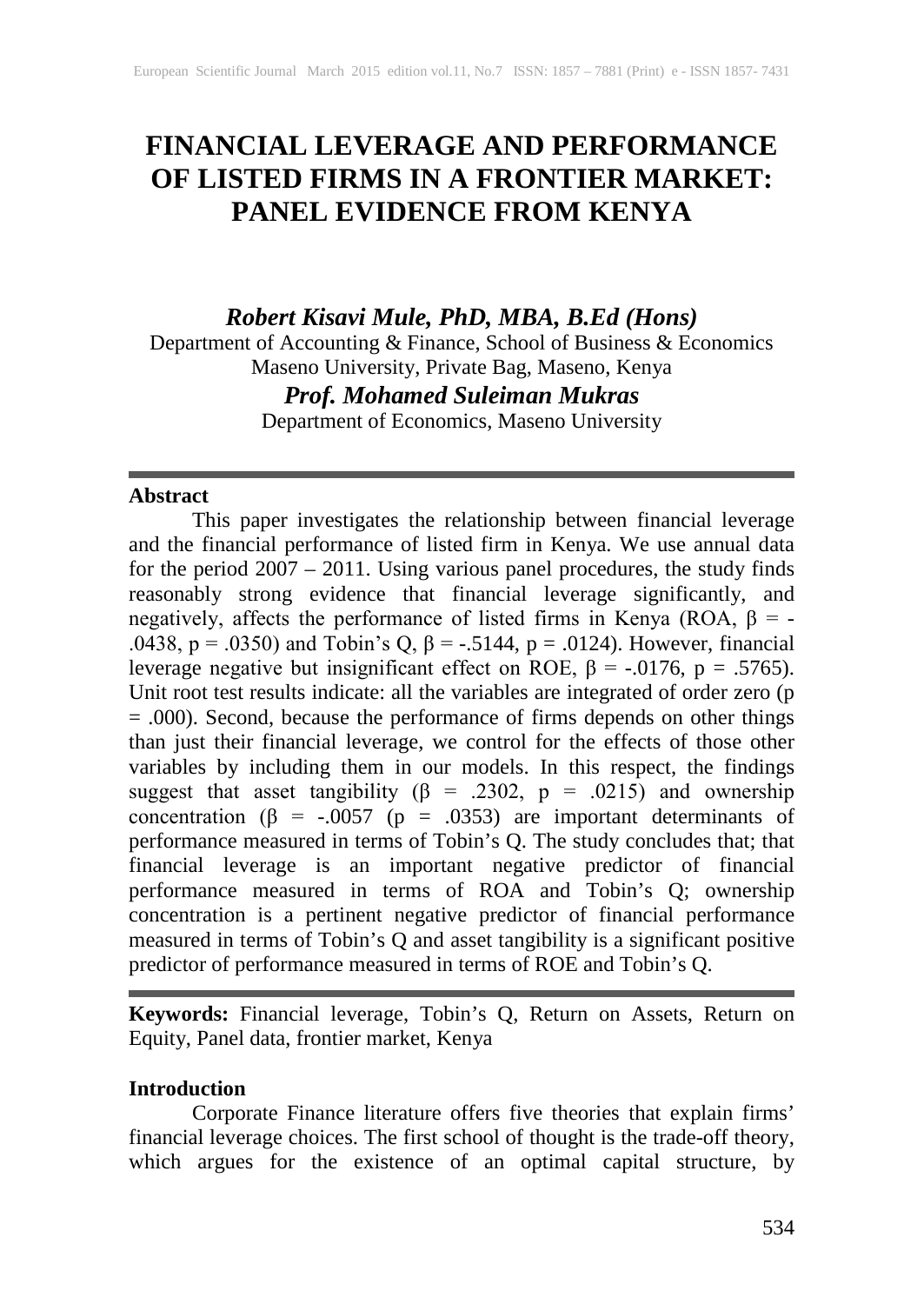incorporating various imperfections to capital markets ignored by the Modigliani and Miller (1958) hypotheses, but retaining the assumptions of market efficiency and symmetric information. Thus, although increasing financial leverage might enable a firm to increase its value by profiting from tax shields on debt (Modigliani and Miller, 1963), higher financial leverage might lead to higher expected direct and indirect financial distress costs, which decrease the firm's value (Ross *et al.,* 2002). According to the tradeoff theory, therefore, the optimum financing mix coincides with the level of financial leverage at which the benefits and costs of debt financing are exactly balanced. The trade-off theory of leverage assumes that there are benefits to leverage within capital structure used until an optimal capital structure is attained. The theory recognizes that (tax benefit) debt interest is tax deductible. This reduces the tax liability thus increasing tax shield. A high proportion of debt in a company makes it very risky for investors to invest in it. This make to demand investors a high premium on stock or high dividend. The theory assumes that a firm has an optimum capital structure based on trade-off between costs and benefits of using debt. This theory does not explain the conservative nature of firms when using debt finance, why leverage is consistence in most countries yet they have divergent taxation systems (Popescu, 2009).

Firm's optimal debt ratio is determined by a trade-off between the bankruptcy cost and tax advantage of borrowing and it is achieved at the point when the marginal present value of the tax on additional debt is equal to the increase in the present value of financial distress costs (Owalobi and Anyang, 2013).

The second school of thought explaining firms' capital structure choice is the pecking order hypothesis. Invoking agency theory, signaling hypothesis and information asymmetry, the pecking order hypothesis argues that firms have a preference order for different types of finance, reflecting their ease of availability or relative costs (Myers and Majluf, 1984). The pecking order hypothesis does not emphasize target leverage; rather, current leverage reflects firm's historical profitability and the need for additional investment funds at some point in time. This theory explains why internal finance is more popular than external finance and why debt is considered the best option for firms. Debt finance is considered attractive, cheap and more profitable as it is considered flexible.

Pecking theory is based on information asymmetry. If managers have more information than other parties then information costs rises. Thus firms will prefer issuing shares when they are overvalued or last resort. Managers will use pecking order by first using internally generated funds. If more funds is required then go for cheap debt (capital with fixed interest) before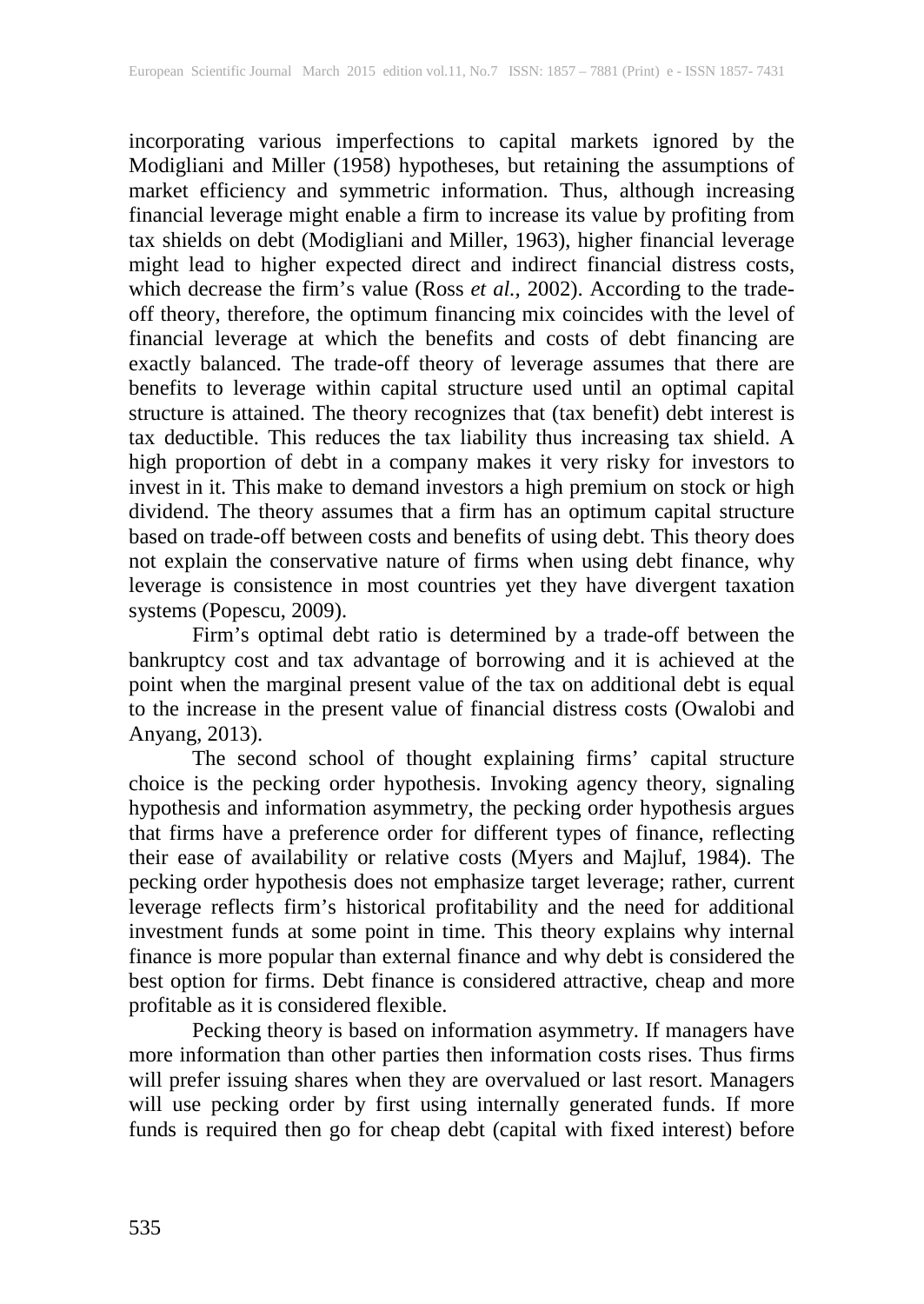equity (capital with variable interest rate) in financing the firms activities. Myers and Majluf (1984) as cited in Popescu (2009).

The third theory is irrelevancy theory. The theory was put forward by Modigliani and Miller in 1958. It is based on the following assumptions: No transactions cost, no taxes, no bankruptcy cost, equity in borrowing cost for investors, equity in access to information and no effect of debt on earnings before interest and tax. The theory indicates that in a perfect market, it does not matter the capital structure mix used by the firm the value of the firm remain constant. If a firm uses cheaper debt then this increases the risk of the firm consequently the stock holders will demand higher dividend to compensate them for the high risk in their investments MM theorized that market value of a firm is determined its ability to earn and the risk of its underlying assets. Thus the weighted average cost of capital should remain constant. MM argued that the value of a firm is not affected by capital structure but by the earning ability of the assets. The assumptions made do not hold in the real world hence other researchers have come up with various theories to fill the gap in real life situation (Abor, 2007).

The fourth theory is Market timing theory fronted by Baker and Wurgler (2002) article relating to capital structure to past market to book ratio. According to this theory firms prefer equity when they perceive that its relative cost is low otherwise debt finance would be appropriate. Firms time their equity issues, they issue new stock when the stock price is perceived to be overvalued and buy back own shares when they are undervalued.

Fifth theory is free cash flow theory which postulates that managers are forced to pay excess cash to investors as dividend to equity holders and interest to debt holders. High debt ratio discipline managers and prohibits them not to invest in projects with negative NPVs making the firm profitable. Jensen (1976) argues that increasing leverage instills discipline in managers as they will be cautious not to make the firm insolvent (Owadabi and Anyang, 2013).

Other theoretical works (Khan, 2012, NSE Handbook, 2011 and Pandey, 2006) link financial leverage to performance of firms both positively and negatively. They recognize that the use of financial leverage is like a 'double - edged sword' because it can either magnify the firm's potential gains or losses (Pandey, 2006 and Khan, 2012). Records at the Nairobi Securities Exchange indicate that in the period 2006-2011, listed companies' debt levels oscillated between 22.64 % and 76.2 % (NSE Handbook, 2011) implying that financial leverage of Kenya's listed firms greatly varies.

Empirical evidence on the relationship between financial leverage and the financial performance of firms has been the subject of several studies since the seminal work of Jensen and Meckling (1976). However, the evidence on these relationships has been mixed. Some researchers find a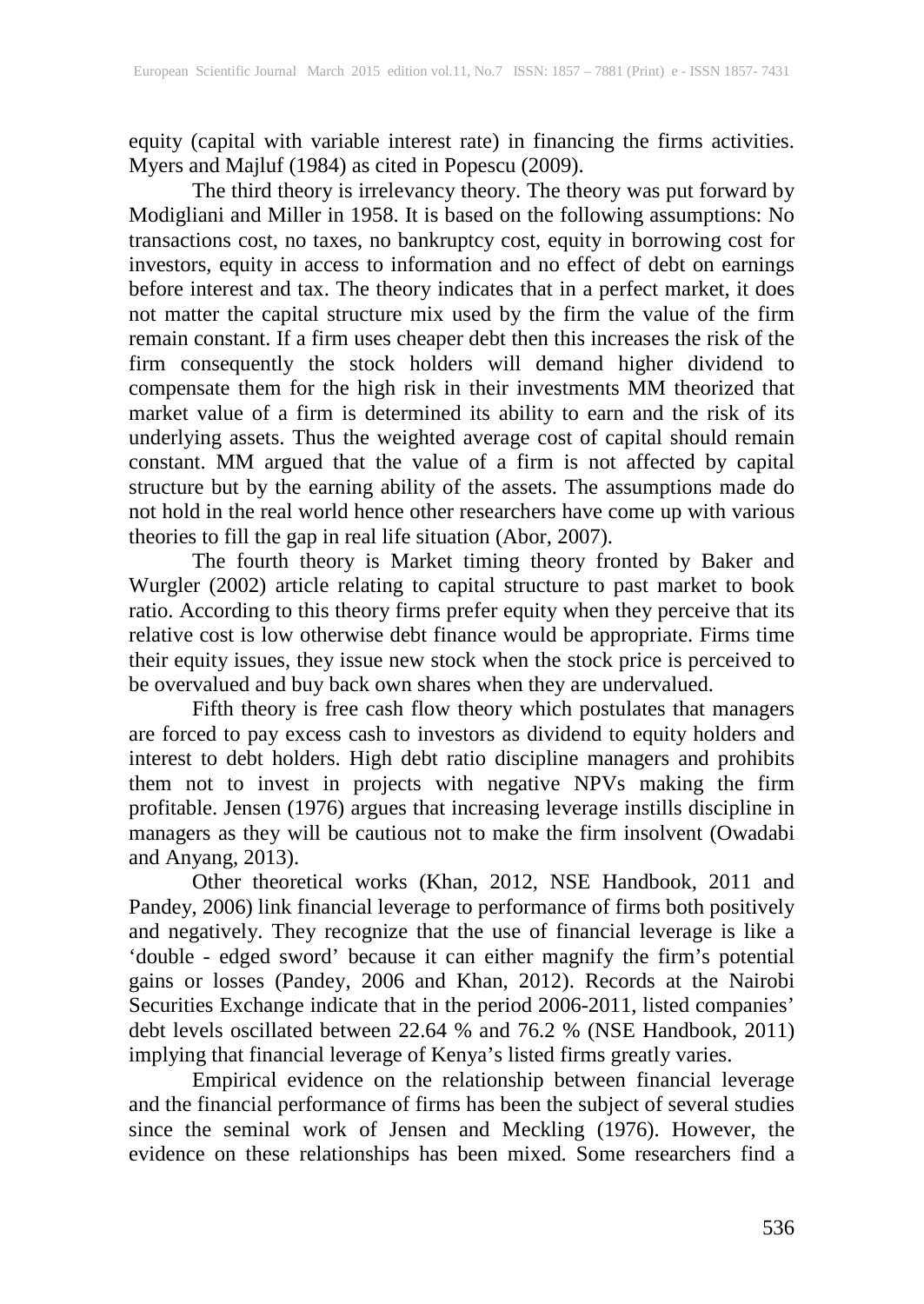positive relationship between financial leverage and firms' financial performance (Taub, 1975; Roden and Lewellen, 1999; Champion, 1999; Ghosh and Jain, 2000; Hadlock and James, 2002 and Berger and Bonaccorsi, 2006). These researchers generally argue that financial leverage has a positive effect on a firm's returns on equity provided that the firm's earnings power exceeds its interest cost of debt (Hutchinson, 1995) and that the level of leverage a firm should commit itself to depends on the flexibility with which the firm can adjust its debt usage should earnings power fall below its average interest cost (Hadlock and James, 2002). In an interesting study of the banking sector, Berger and Bonaccorsi (2006) demonstrate that high leverage ratio is related to higher profit efficiency. Other studies report negative relationship between leverage and financial performance (Vitor and Badu, 2012; Majumdar and Chhiber, 1999; Gleason et al., 2000; and Simerly and Li, 2000; Hammes, 2003; Mesquita and Lara, 2003; Zeitun and Tian, 2007).

Although most of the extant financial leverage studies have been carried out in developed financial markets, some studies have examined the relationship between financial leverage and financial performance of firms in developing countries. Hung *et al.* (2002) find that while high gearing is positively related to assets, it's negatively related to profit margins in Hong Kong's property markets. Kyereboah-Coleman (2007) finds that a high debt level is positively related to performance of micro-finance institutions in sub-Saharan Africa. Contrarily, country-specific studies in Africa appear to consistently report a negative relationship between financial leverage and firm value (Abor (2005) for Ghana, Abor (2007) for South Africa and Ghana, Amidu (2007) for Ghana, and Onaolapo and Kajola (2010) for Nigeria) and Odongo *et al.* (2014) for Kenya. However, Ebaid (2009) finds a weak-to-no-effect of capital structure on firm performance for Egypt.

The foregoing evidence raises a fundamental question: is financial leverage associated with poor firm performance in Kenya? Our research is an attempt to seek answers to this question. We attempt to establish if there is a clear linkage between financial leverage and the performance of firms listed on the Nairobi Securities Exchange. Performance is measured in terms of return on equity, return on assets and Tobin's Q and use a panel empirical strategy. Our findings support the view that financial leverage has a significant (negative) impact on performance of firms listed in Kenya. The control variables included in the analysis also present interesting results.

#### **Econometric methodology**

To reveal the effect of financial leverage on firm's performance, the estimation procedure used by Wellalage and Locke (2012) and Berger *et al.*  (1997) is adopted and modified as: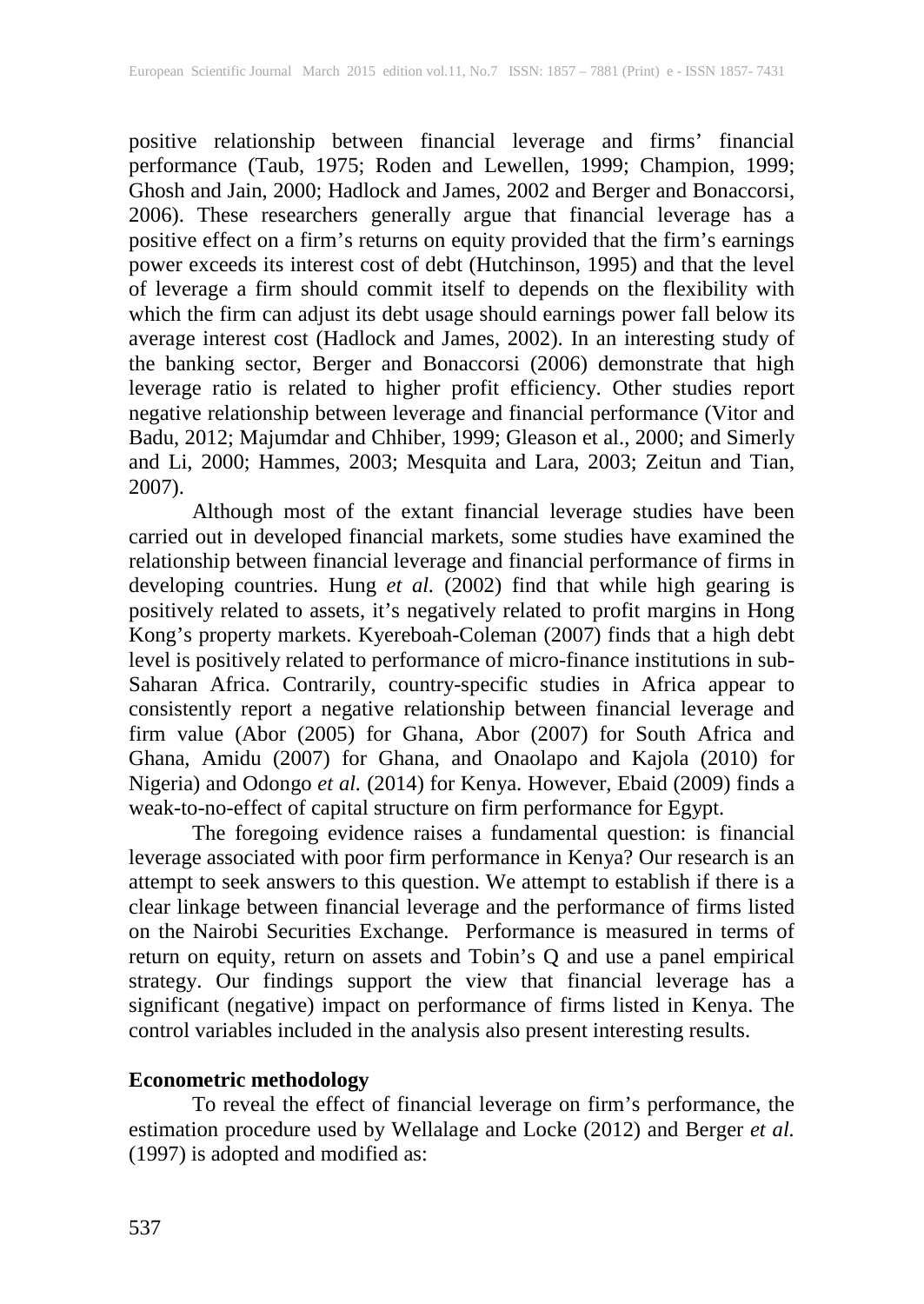$ROE_{it} = \beta_{01} + \beta_{11} LEV_{it} + \beta_{12} OWNC_{it} + \beta_{13} TANG_{it} + \varepsilon_{it}$  (1)<br>  $ROA_{it} = \beta_{02} + \beta_{21} LEV_{it} + \beta_{22} OWNC_{it} + \beta_{23} TANG_{it} + \varepsilon_{it}$  (2)  $ROA_{it} = \beta_{02} + \beta_{21} LEV_{it} + \beta_{22} OWNC_{it} + \beta_{23} TANG_{it} + \varepsilon_{it}$  (2) TOBIN'S  $Q_{it} = \beta_{03} + \beta_{31} LEV_{it} + \beta_{32} OWNC_{it} + \beta_{33} TANG_{it}$  $+\varepsilon_{it}$  (3)

 $\varepsilon_{it} \sim N(0, \sigma^2)$  (4)<br>Where  $ROE_{it}$ -ratio of net earnings divided to equity in book value for firm i in period t representing financial performance of firms listed at the Nairobi Securities Exchange,  $ROA_{it}$  is the ratio of pre-tax profits to total assets for firm i in period t. This represents financial performance of firms listed at the Nairobi Securities Exchange,  $TOBIN's Q_{it}$  is the ratio of market capitalization to book value of assets for firm i in period t. This too represents financial performance of firms listed at the Nairobi Securities Exchange.  $LEV_{it}$  is the ratio of total debt to total capital for firm i in period t, representing financial leverage of firms listed at the Nairobi Securities Exchange.  $OWNC_{it}$  is the percentage of shares held by the five greatest shareholders of firm i in period t, representing the ownership concentration of firms listed at the Nairobi Securities Exchange.  $TANG_{it}$  refers to asset tangibility defined as the ratio of the fixed tangible assets divided by the total assets for firm i in period t.  $\varepsilon_{it}$  are the error terms while  $\epsilon_{it}$  i and t represent listed firm and time respectively  $(I = 1...N)$  and  $(t = 1...T)$ .

The choice of three performance measures is motivated by the fact that these indicators have different interpretations regarding firm's performance as proposed by Mesquita and Lara (2002). According to Cole and Mehran (1998) for a study of this nature to have a firm foundation and in line with previous studies (Ongore, 2011, Heracleas, 2001 and Laffont and Triole, 1991), it is necessary to choose measures of performance that are quantifiable, expressive and comparable. This study therefore uses the three measures of performance because they met these three attributes. These variables include: Tobin's Q, Return on Equity (ROE), and Return on Assets (ROA).

#### **Data and unit root tests Data**

This study examines the relationship between financial leverage and firm performance of publicly quoted companies at the Nairobi Securities Exchange using data for the period 2007 through 2011. Observations are sampled at annual intervals because financial leverage revisions often require the ratification of company shareholders, who typically meet on an annual basis in Kenya. Year 2007 is important in several respects. First, it coincided with the beginning of the 2007/2008 global recession and financial turmoil originating in the developed world that had since spread to developing countries and the Kenya's listed firms had not been immune to the secondary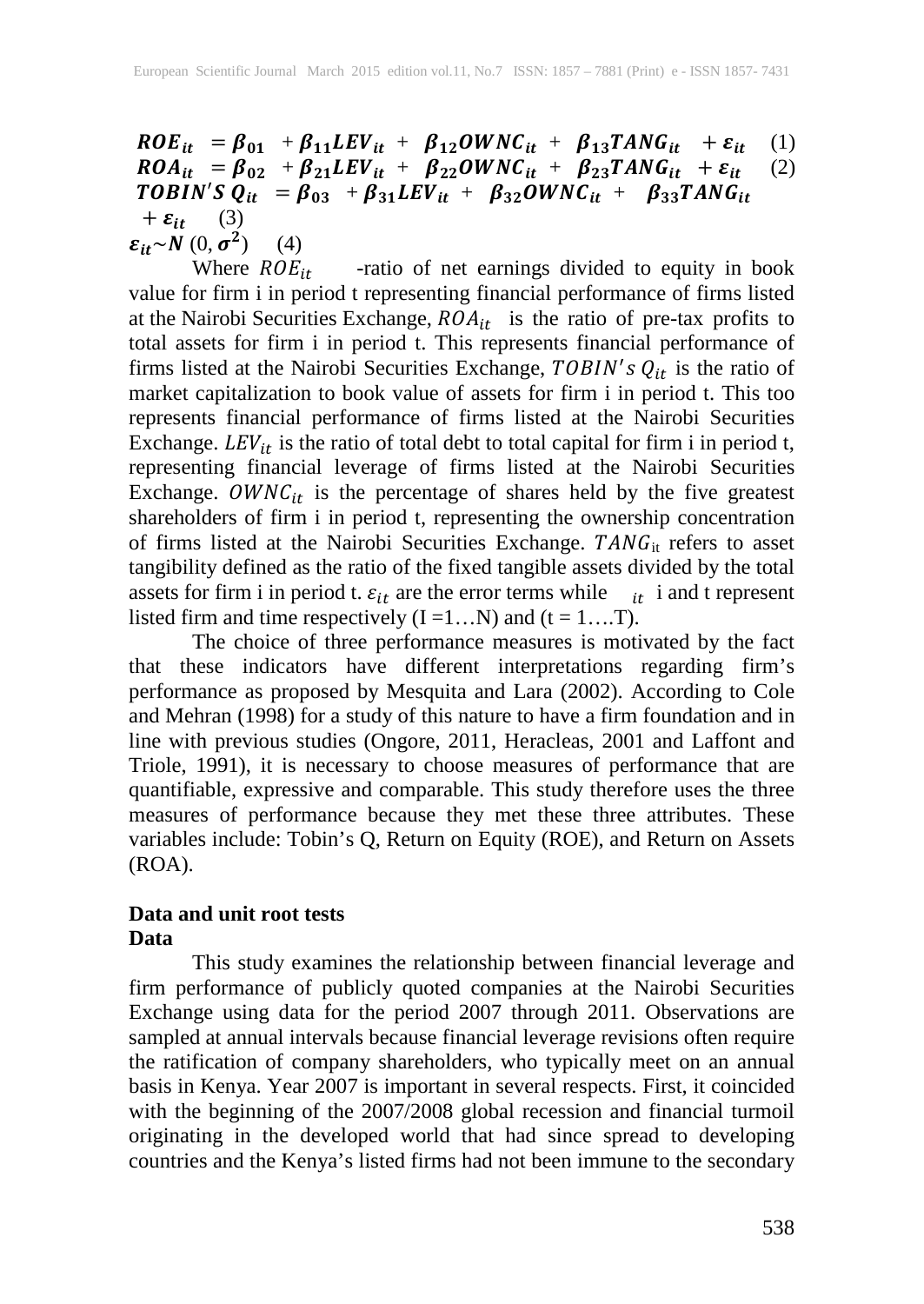effects of this crisis. Second, the year also coincided with an important event in Kenya's history: the change of political leadership from the NARC, to a coalition government for the first time since the country's political independence after disputed 2007-08 general elections. Third, 2007 also marked the end of the second decade of Kenya's economic reforms. Thus, the performance of firms was expected to reflect the better economic risk and sovereign risk environments as well as improved access to funding because economic reforms would make a wider range of financing instruments available to businesses. The listed companies were analyzed as a panel of the entire stock market. The performance and financial leverage data are collected from firms' audited financial statements contained in NSE handbooks.

The Nairobi Securities Exchange had fifty eight listed firms at the end of 2012. However, several of the firms were listed after 2007 and hence did not have a time series long enough to enable us include them in the analysis. Some firms were left out due to non-availability of data. The final sample consisted of 47 listed firms for a period 2007 through 2011 which resulted in a sample of 235 firm year observations. A step by step analysis was done by first showing the descriptive statistics of the data used in the estimation.

| <b>Statistics</b>   | <b>OWNC</b> | <b>LEV</b> | <b>TOBINSQ</b> | <b>ROE</b> | <b>ROA</b> | <b>TANG</b> |
|---------------------|-------------|------------|----------------|------------|------------|-------------|
| Mean                | 65.286      | 0.258      | 1.319          | 0.165      | 0.165      | 0.556       |
| Median              | 69.405      | 0.223      | 0.861          | 0.143      | 0.121      | 0.57        |
| Maximum             | 96.310      | 0.794      | 7.791          | 0.693      | 0.709      | 0.999       |
| Minimum             | 11.040      | 0.000      | 0.061          | $-0.238$   | $-0.62$    | 0.048       |
| Std. Dev.           | 17.292      | 0.172      | 1.346          | 0.12       | 0.172      | 0.243       |
| <b>Skewness</b>     | $-0.892$    | 0.881      | 2.028          | 1.045      | 0.448      | 0.17        |
| <b>Observations</b> | 235         | 235        | 235            | 235        | 235        | 235         |

Table 1: Descriptive Statistics for variables used in the Study

Source: Field Data, 2014

The table shows the descriptive statistics for variables used in the study. The variables are defined thus: Tobin's  $Q = (Market value of equity +$ Book value of debt)  $\div$  Book value of assets; ROA = pre-tax profits  $\div$  total assets of the company;  $ROE = Net$  earnings  $\div$  equity in book value; Asset Tangibility is defined as the ratio of fixed assets to total assets. Financial Leverage = total debt  $\div$  total capital for a firm; Ownership concentration = summation of amount of ownership of five greatest shareholders of a company relative to the total shareholding.

Table 1 displays the descriptive statistics for the variables used in the study. The statistics show that the mean value for return on equity (ROE) is 16.5 % with a positive skewness, indicating that most of the firms are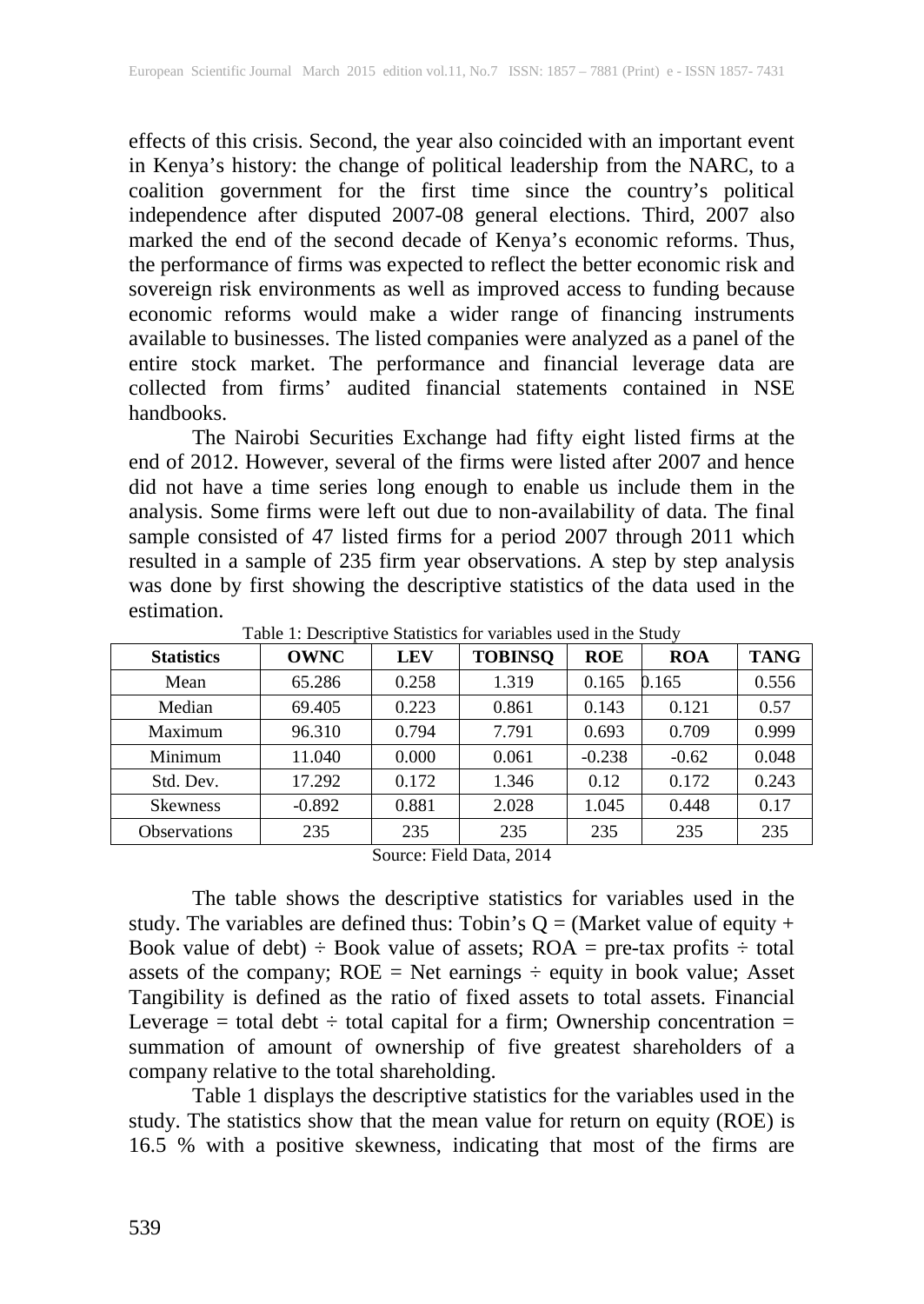"clustered" on the right side of the distribution. In line with previous studies (Xu and Wang, 1997), ROE is the ratio of net earnings after tax divided by equity in book value and it measures the earnings generated by shareholders' equity for a period of time, usually one accounting year. The values compare favorably to those obtained by previous studies (Maniagi *et al.,* 2013) who obtain an average ROE of 17.759 %. This implies that on average, shareholders of firms listed at the NSE earn a return on their investment of 16.5 % and the highest return and lowest returns (loses) on equity are 69.3 % and -23.8 % respectively during the period 2007 to 2011. Consequently, this means that listed companies generate Kshs16.5 profit on every Kshs 100 invested by their shareholders during the same period.

The mean return on assets invested (ROA) is 16.5 %, also with positive skewness. In tandem with previous studies (Laffont and Triole, 1991, Cole and Mehran, 1998 and Heracleas, 2001), ROA is the ratio of pretax profits to total assets. It measures how much profit a firm can achieve using one unit of assets and it helps to evaluate the result of managerial decisions on the use of assets with which they have been entrusted by the shareholders of the company (Brigham and Houston, 2001). These values compare unfavorably with those obtained by Maniagi *et al.* (2013) who found a mean ROA of 9.836 % and a maximum and minimum ROA of 92.990% and -8.000% respectively for a sample of non-financial listed firms in Kenya. This means that firms listed at the NSE earn a Kshs 16.5 profit on every Kshs 100 they own in their respective companies. This can be attributable to high profit margins, a rapid turnover of assets, or a combination of both.

Tobin's Q, a measure that combines market performance with book values, shows a high mean value of 1.319. This may indicate that most of the firms are overvalued relative to their book values. In line with previous studies (Morck *et al.,* 1988), Tobin's Q is operationalized as the ratio of market capitalization to book value of assets. Copeland *et al.* (2005) provides a framework for interpreting Q ratio. A low Q (between 0 and 1) means that the cost to replace a firm's assets is greater than the value of the stock implying that the stock is undervalued. Conversely, a high Q (greater than 1) implies that the firm's stock is more expensive than the replacement cost of its assets indicating that the stock is overvalued (Copeland *et al.,* 2005). The average Tobin's Q ratio of 1.319 which is greater than 1(q >1) implying that listed firms' stock is more expensive than the replacement cost of its assets. Moreover, the firms' market capitalizations supersede their book value of assets by close to 32 per cent. The highest and lowest Tobin's Qs are 7.791 and 0.061 respectively. This shows that firms listed at the NSE had wide variation in market values relative to book values. The mean Tobin's Q compares favorably with that obtained by Andres (2008) of 1.599.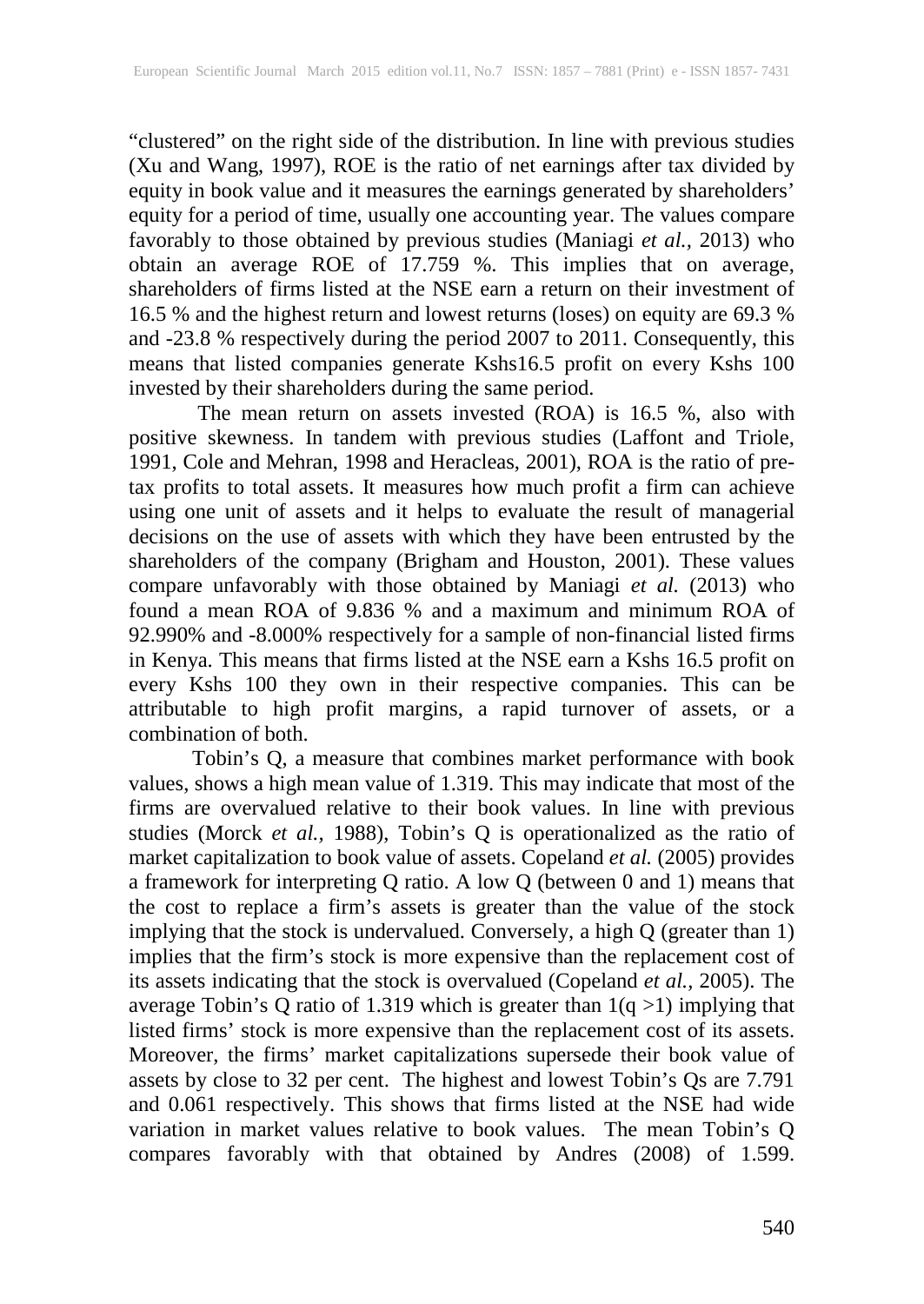Consequently, this means that equities (stocks) of firms listed at the NSE are overvalued since average Tobin's Q is greater than 1.

The financial leverage ratio show that the average firm listed on the NSE employs only 0.258 Kenyan Shilling of long-term debt for every Shilling of total capital employed. Clearly, Kenyan firms either prefer to finance their long-term activities through equity or find themselves in that situation courtesy of uncontrollable reasons such as unavailability of diversified long-term financing sources in the capital market (see Gwatidzo and Ojah, 2014). In tandem with previous studies (Maniagi *et al.,* 2013, Wanjeri, 2012 and Vitor and Badu, 2012) financial leverage is measured in term of the ratio of total long-term debt to total capital in the firm. This value is comparable to the mean financial leverage of 22.64 % obtained by Maniagi *et al.* (2013) and is 1.63 times lower than mean financial leverage obtained by Wanjeri (2012). However, it is 9.7 times higher than mean financial leverage obtained by Vitor and Badu (2012) in Turkey. This implies that out of the total capital base (100 %); about 26 % is financed using borrowed money (debt) while 74 % is financed using equity and other sources. This indicates that on average Kenya's listed firms do not heavily rely on debts to finance their activities implying that these firms could be financing their activities through retained earnings and other sources. The range between the highest and lowest financial leverage implies that some firms were highly financially leveraged while others were all-equity financed.

About 55.6 % of all assets are tangible. This result is consistent with previous studies that identified asset tangibility as a firm-specific driver of performance (Kakani and Kaul, 2001, Agustinus and Rachmadi, 2008 and Murillo, 2007).

Ownership concentration ratio indicates that 64.286 % of total shareholding belongs to the top five shareholders. This value is 1.344 times higher than mean ownership concentration obtained by Isik and Soykan (2013) of 48.57 %. This means that of the total shareholding of firms listed at the NSE, top five shareholders stake is 64.286 % and only 35.714 % of the total shareholding belongs to dispersed ownership implying that shares of firms listed at the NSE are closely held.

## **Unit root tests**

Before empirical estimations are conducted, the data series are subjected to unit root tests to establish their stationarity conditions, that is, their orders of integration. Where a series is found to be non-stationary at levels, it is differenced until it became stationary (Gujarati, 2007, Baltagi, 2001). To test for unit roots two common methodologies, that is, the Levin, Lin, Chu (LLC) and Im, Pesaran, Shin (IPS) were employed. Table 2: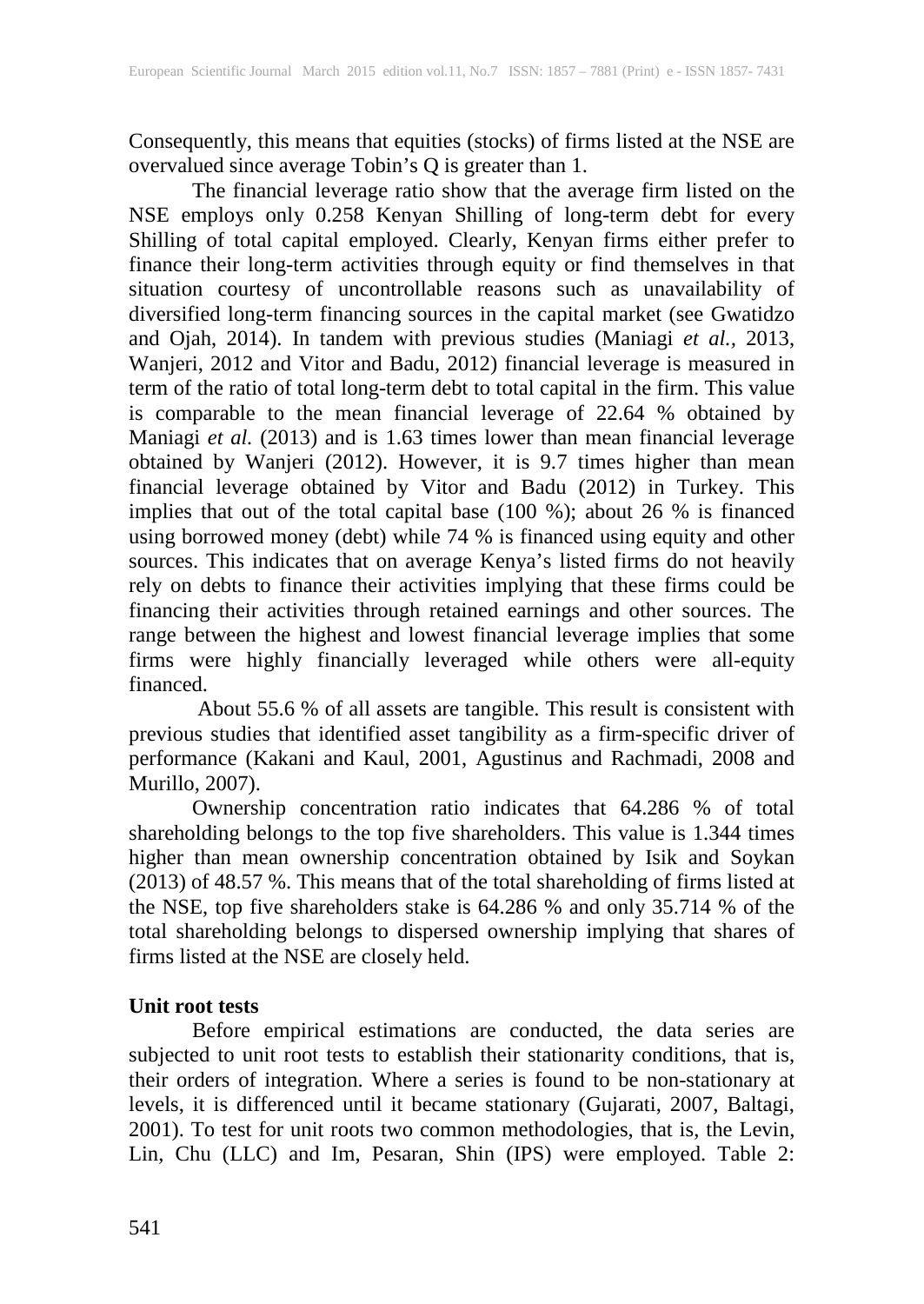provides a summary of the panel unit root test results. The results indicate that all variables are integrated of order zero, that is, are stationary at levels. Given that all variables were integrated of order zero, there was therefore no need to test for cointegration in the series.

| Table 2: Summary of Panel Unit Root Test Results on Study Variables                              |                                                         |                            |            |  |  |  |  |
|--------------------------------------------------------------------------------------------------|---------------------------------------------------------|----------------------------|------------|--|--|--|--|
| <b>Variable</b>                                                                                  | Levin, Lin, Chu<br>Im, Pesaran,<br>Shin (IPS)<br>(LLC)  |                            | Conclusion |  |  |  |  |
| Financial Leverage (LEV)                                                                         | $-36.009$<br>$(0.000)$ ***                              | $-10.068$<br>$(0.000)$ *** | I(0)       |  |  |  |  |
| <b>Ownership Concentration (OWNC)</b>                                                            | $-24.566$<br>$(0.000)$ ***                              | $-4.861$<br>$(0.000)$ ***  | I(0)       |  |  |  |  |
| Tobin's O                                                                                        | $-153.376$<br>$(0.000)$ ***                             | $-27.165$<br>$(0.000)$ *** | I(0)       |  |  |  |  |
| Return on Equity (ROE)                                                                           | $-9.391$<br>$(0.000)$ ***                               | $-2.221$<br>$(0.000)$ ***  | I(0)       |  |  |  |  |
| Return on Assets (ROA)                                                                           | $-42.944$<br>$(0.000)$ ***                              | $-9.729$<br>$(0.000)$ ***  | I(0)       |  |  |  |  |
| Tangibility (TANG                                                                                | $-28.793$<br>$-5.426$<br>$(0.000)$ ***<br>$(0.000)$ *** |                            | I(0)       |  |  |  |  |
| Note: P values in parentheses, *** represent significance at $1\%$ .<br>Source: Field Data, 2014 |                                                         |                            |            |  |  |  |  |

## **Empirical results and discussions Bivariate Association between Financial Leverage and Performance of Listed Firms**

In order to assess the effect of financial leverage on performance, Pearson's correlation analysis is performed. It is a measure of strength of association between two variables. Correlation coefficients are used to determine the magnitude and direction of associations. Their values range from -1 (perfect negative correlation) to +1 (perfect positive correlation). The nearer the values are to these two values, the stronger the relationship. The more the coefficients are close to 0, the less the relationship; at 0, there is no relationship (Danthine *et al*., 2005 and Maddala, 2008). The result presents how financial leverage associate with the dependent variables constructs namely ROE, ROA and Tobin's Q.

| Correlation   |              |            |            |                  |
|---------------|--------------|------------|------------|------------------|
| Probability   | <b>LEV</b>   | <b>ROA</b> | <b>ROE</b> | <b>TOBIN'S O</b> |
| <b>1. LEV</b> | 1.0000       |            |            |                  |
|               |              |            |            |                  |
| <b>2. ROA</b> | $-0.3047***$ | 1.0000     |            |                  |
|               | (0.0000)     |            |            |                  |
| <b>3. ROE</b> | $-0.1583***$ | 0.2480     | 1.0000     |                  |
|               | (0.0099)     | (0.0741)   |            |                  |
| 4. TOBIN'S O  | $-0.3494***$ | 0.1287     | 0.0927     | 1.0000           |
|               | (0.0000)     | (0.0542)   | (0.3574)   |                  |

Table 3: Correlations of Financial Leverage with Performance Constructs for Listed Firms

Source: Field Data, 2014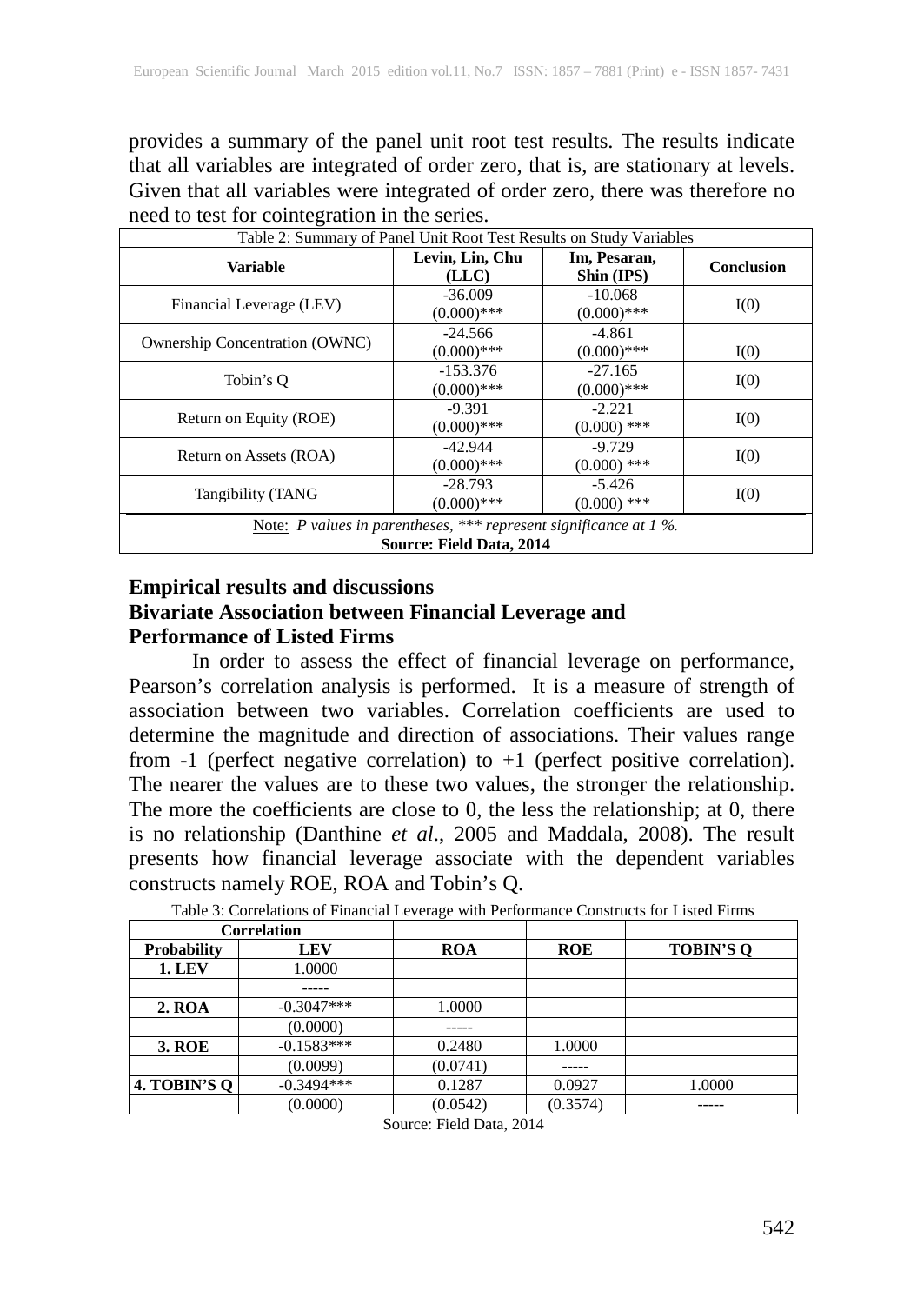From Table 3, the association between financial leverage and return on equity,  $r = -.158$  ( $p = .009$ ) is weak though significant at 99 % confidence level. The association between financial leverage and return on assets, r = - .305 ( $p = .000$ ) and is equally weak though highly significant and lastly, the association between financial leverage and Tobin's  $Q$ ,  $r = -.349$  ( $p = .000$ ) and is also weak though significant. Given that ROE, ROA and Tobin's Q are constructs of financial performance, the directions of association are consistent with literature (Maniagi *et al.,* 2013, Odongo *et al.,* 2014, Gicheha, 2012, San and Heng, 2011, Bokpin *et al.*, 2010, Onaolapo and Kajola, 2010, Omran and Pointon, 2009, Shah and Khan, 2007). These studies propose that negative association between financial leverage and performance is feasible and therefore acceptable. However, the results are at variance with the findings of Deesomsak *et al.* (2004) who find a negative but insignificant association between financial leverage and performance among Malaysian firms.

The correlation coefficients of these associations however, are small  $(r < -0.50)$  indicating that some other variables might be influencing the associations between the variables (Maddala, 2005). As a result, further analysis permitting all variables that influence financial performance at once is necessary.

Bivariate results between financial leverage and financial performance constructs show that financial leverage has significant negative association with ROE, ROA and Tobin's Q. The magnitudes of associations are however small than expected.

# **Multivariate Relationships between Financial Leverage and Performance of Listed Firms**

Panel regression analysis, a multivariate analysis technique is used to estimate equations 3.2, 3.3 and 3.5 respectively. Table 4.4 presents the panel multiple regression results on the effect of financial leverage on performance of listed firms.

The results indicate that financial leverage is a significant negative predictor of performance measured in terms of return on assets (ROA),  $β = -$ .0438 (  $p = .0350$ ) and Tobin's Q,  $\beta = -.5144$  (  $p = .0124$ ). These values are statistically significant since the p-values are less than 0.05. It can be inferred from these values that a unit change in financial leverage leads to a decrease in return on assets and Tobin's Q of firms listed at the Nairobi Securities Exchange of 0.0438 and 0.5144, respectively, all things being fixed. Therefore, the alternative hypothesis that financial leverage has effect on performance of firms listed at the Nairobi Securities Exchange is accepted. Moreover, financial leverage predicts performance measured in terms of return on equity,  $\beta$  = -.0176 (p = .5765) negatively but insignificantly. These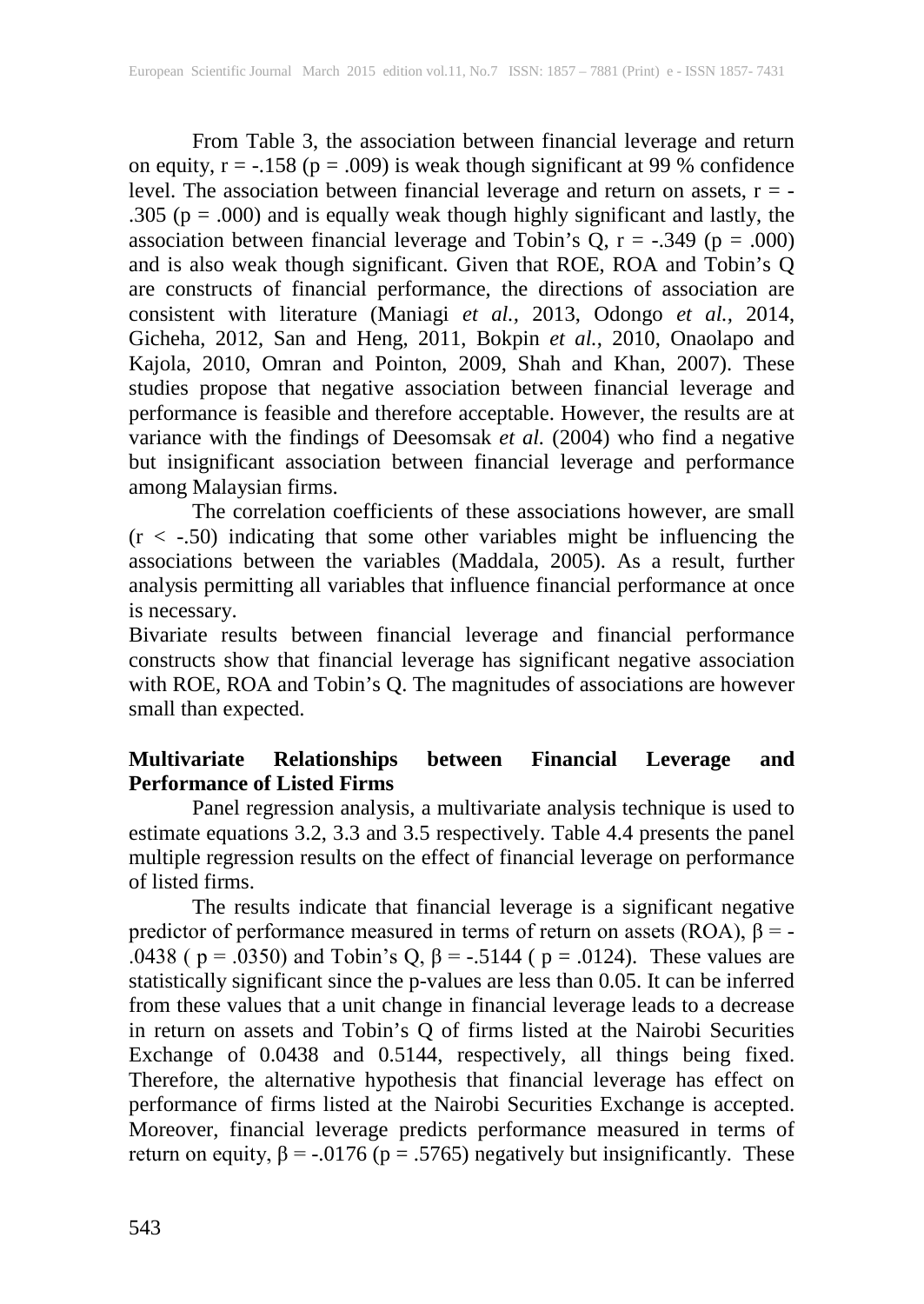results concur with the previous studies (Gleason *et al.*, 2000, Upneja and Dalbor, 2001, Deesomsak *et al.,* 2004 and San and Heng, 2011) who report negative association between financial leverage and financial performance. However, Asian studies (Deesomsak *et al.,* 2004 and San and Heng, 2011) document negative and insignificant relationship between financial leverage and performance. Also, these findings are at variance with those of Maniagi *et al.,* 2013, Gicheha, 2012, and Wanjeri, 2012 who report both positive and negative relationship between financial leverage and performance for nonfinancial listed firms. Due to agency conflicts between various stakeholders, listed firms seem to have employed financial leverage levels which have negatively affected the performance of these firms.

The results indicate that ownership concentration is a significant negative predictor of performance measured in terms of Tobin's Q,  $\beta$  = -.0057 ( $p = .0353$ ). This value is statistically significant since the p-values are less than 0.05. It can be inferred from this value that a unit change in ownership concentration leads to a decrease in Tobin's Q of firms listed at the Nairobi Securities Exchange of 0.0057, all things being fixed. Moreover, ownership concentration predicts performance measured in terms of return on equity,  $\beta$  = -.0005 (p = .4206) and ROA,  $\beta$  = -.0002 (p = .5965) negatively but insignificantly. These results concur with the previous studies (Ongore, 2011, Wiwattanakantang, 2001 and Gonenc, 2006) who report a negative relationship between ownership concentration and performance. The findings are however at variance with other previous studies (Uadiale, 2010, Mandaci and Gumus, 2010 and Chen *et al.,* 2005) who found that ownership concentration had a positive and significant relationship with company performance.

In addition, the regression results show that asset tangibility is a positive significant predictor of ROE ( $\beta$  = .0200 ( $p$  = .0630) and Tobin's Q (β = .2302 (p = .0215) showing that 1 % increase in asset tangibility is associated with an increase of .0200 %, and .2302% all things being equal. This finding concurs with that of Shen and Rin (2012) and Murillo (2007) who found a positive and significant relationship between asset tangibility and firm's performance. In addition, asset tangibility is a negative insignificant predictor of ROA ( $\beta$  = -.0025 ( $p$  = .6030).

Thus use of panel methodology and multiple measures of performance reconciles conflicting results and therefore financial leverage has a significant negative effect on firm's performance as measured in terms of ROA and Tobin's Q and negative insignificant effect on ROE. This implies that as firms use more financial leverage, financial performance in terms of ROE, ROA and Tobin's Q declines.

The Robustness checks for the three models, that is, equations 3.2, 3.3 and 3.4 are done using adjusted R squared. The adjusted R squared is the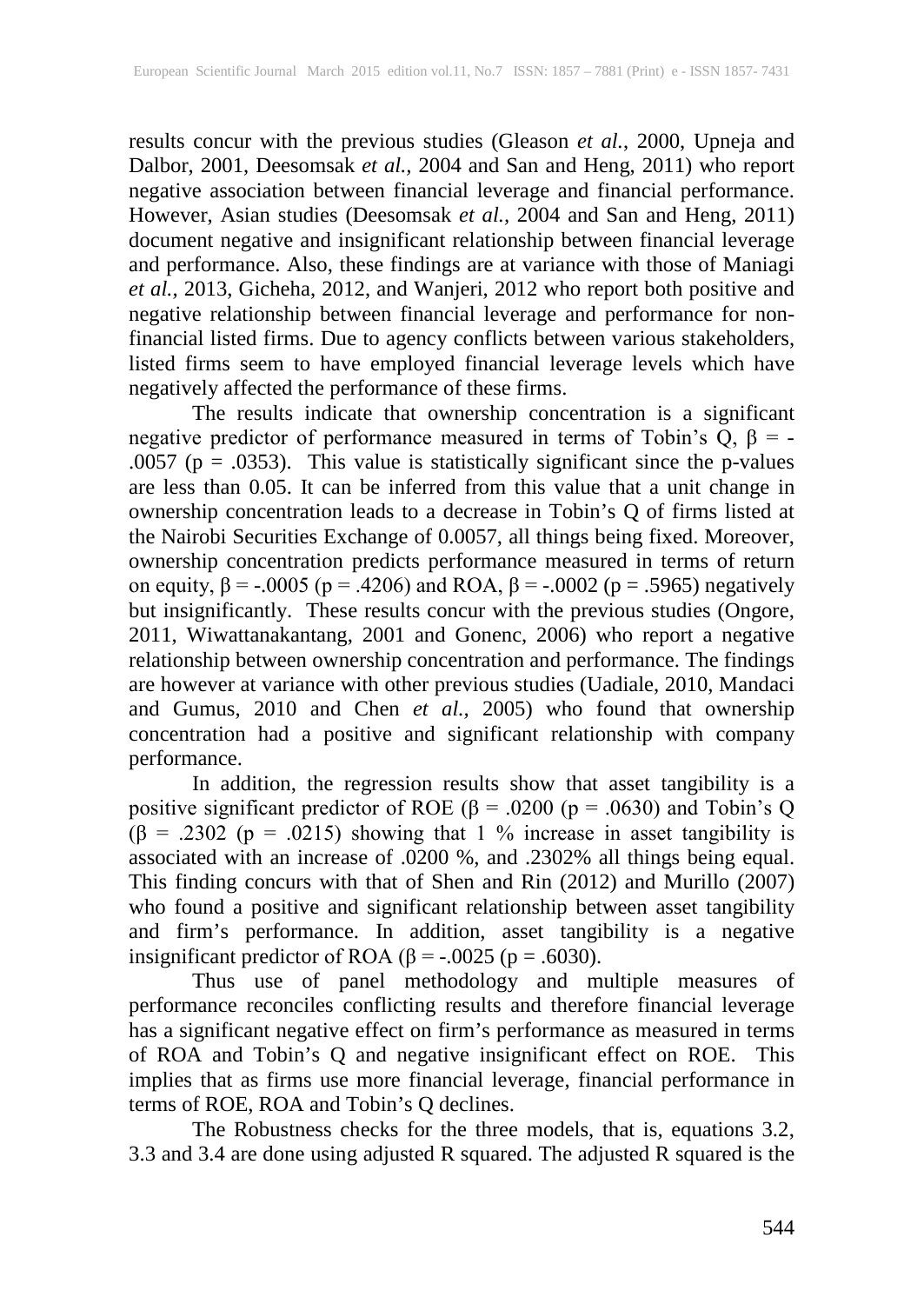adjusted coefficient of determination which shows proportion of variation in the dependent variable explained by the regression model (Gujarati, 2003). The adjusted  $R^2$  for three models, that is, ROE, ROA and Tobin's Q is 0.7732, 0.8852 and 0.8594 respectively which reflect a good fit.

As a result, the hypothesized multiple linear regression models are therefore fitted as shown in equations 1, 2 and 3 with t-statistic values in the parentheses.

$$
\hat{ROE} = 1.0657 - 0.0176LEV - 0.0005OWNC + 0.0200TANG
$$
 (5)

$$
ROA = 0.0602 - 0.0438LEV - 0.0002OWNC - 0.0025TANG
$$
\n
$$
= 0.0602 - 0.0438LEV - 0.0002OWNC - 0.0025TANG
$$

 $TOBIN'SQ = 5.1563 - 0.5144LEV - 0.0057OWNC + 0.0023TANG$  (7)

Table 4: Panel Least Squares Multiple Regression Estimation Results on the Effect of Financial Leverage, Ownership Concentration, Selected Control Variables and Performance of Listed Firms

|                                 | <b>Return on Equity Model</b><br>(Equation 2) |               |                          | <b>Return on Assets Model (Equation 3)</b> |            |               | Tobin's Q Model (Equation 4) |            |             |               |             |            |
|---------------------------------|-----------------------------------------------|---------------|--------------------------|--------------------------------------------|------------|---------------|------------------------------|------------|-------------|---------------|-------------|------------|
| Variable                        | Coefficient                                   | Std.<br>Error | $t-$<br><b>Statistic</b> | Prob.                                      | Coefficien | Std.<br>Error | $t-$<br><b>Statistic</b>     | Prob.      | Coefficient | Std.<br>Error | t-Statistic | Prob.      |
| $\mathbf{C}$                    | 0.0657                                        | 0.0587        | 1.1192                   | 0.2644                                     | 0.0602     | 0.0385        | 1.5639                       | 0.1194     | 5.1563      | 0.5189        | 9.9377      | 0.0000     |
| <b>LEV</b>                      | $-0.0176$                                     | 0.0315        | $-0.5595$                | 0.5765                                     | $-0.0438$  | 0.0206        | $-2.1226$                    | $0.0350**$ | $-0.5144$   | 0.2038        | $-2.5242$   | $0.0124**$ |
| <b>OWNC</b>                     | $-0.0005$                                     | 0.0006        | $-0.8071$                | 0.4206                                     | $-0.0002$  | 0.0005        | $-0.5303$                    | 0.5965     | $-0.0057$   | 0.0027        | $-2.1191$   | $0.0353**$ |
| <b>TANG</b>                     | 0.0200                                        | 0.0107        | 1.8695                   | $0.0630*$                                  | $-0.0025$  | 0.0048        | $-0.5209$                    | 0.6030     | 0.2302      | 0.0993        | 2.3179      | $0.0215**$ |
| Adjusted<br>R <sup>2</sup>      | 0.7732                                        |               |                          |                                            | 0.8852     |               |                              |            | 0.8594      |               |             |            |
| Durbin<br>Watson<br><b>Stat</b> | 1.8000                                        |               |                          |                                            | 1.9500     |               |                              |            | 1.8900      |               |             |            |

## **Conclusion**

Three conclusions can be drawn based on the preceding evidence. The first conclusion is that financial leverage is an important negative predictor of financial performance measured in terms of ROA and Tobin's Q. This negative prediction based on trade off theory; imply exhaustion of debt tax shield and potential financial distress.

Secondly, it is concluded that ownership concentration is a pertinent negative predictor of financial performance measured in terms of Tobin's Q.

The third conclusion is that asset tangibility is a significant positive predictor of performance measured in terms of ROE and Tobin's Q.

## **References:**

Abor, J. (2007). Debt policy and performance of SMEs: Evidence from Ghanaian and South Africa firms. *Journal of Risk Finance*, *8*, 364-379. Agustinus, P., & Rachmadi, P. (2008). Determinants of corporate performance of listed companies in Indonesia, *MPRA*. Retrieved May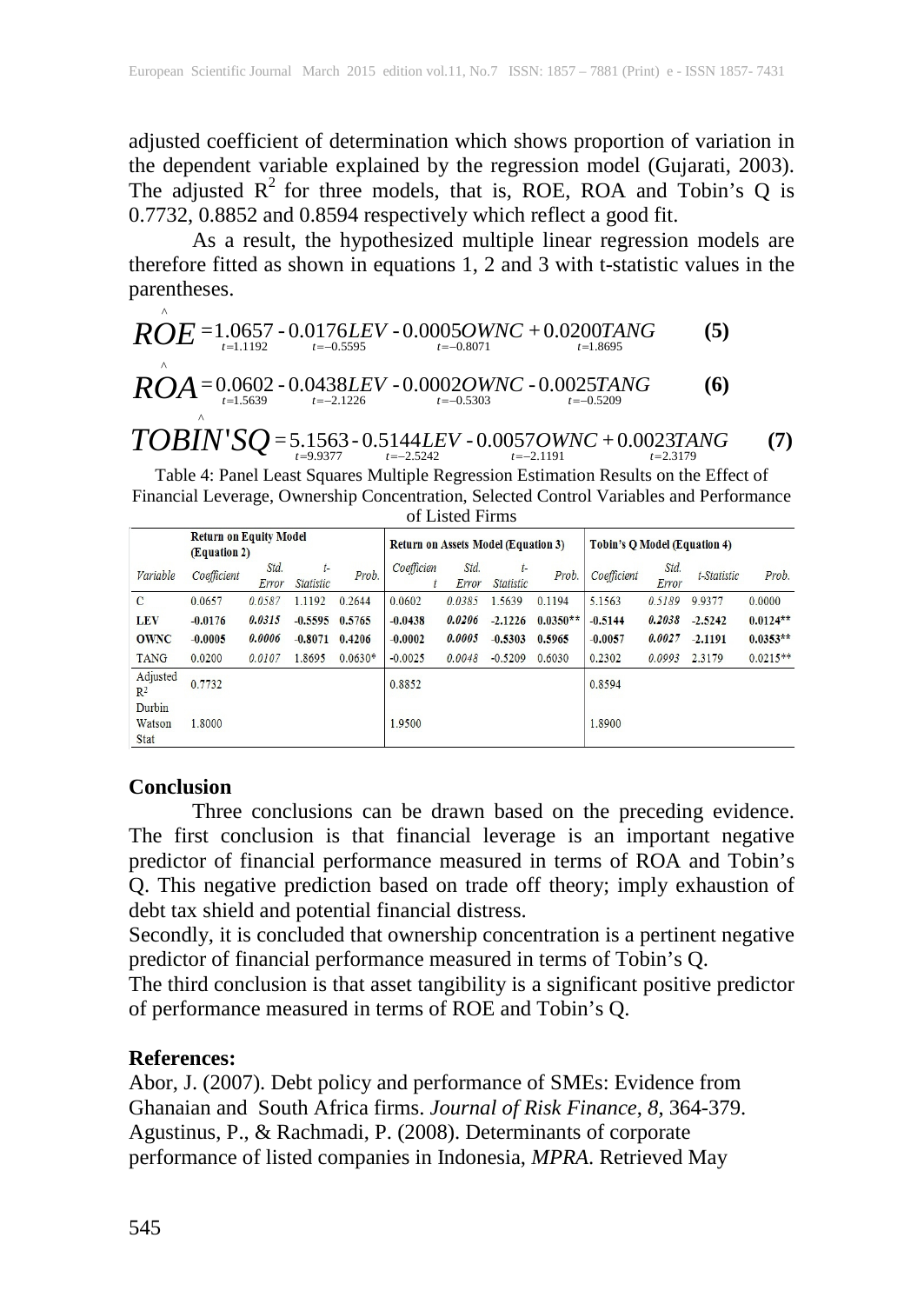15, 2013, from http://mpra.ub.un.muenchen.de/id/eprint/6777.

Amidu, M. (2007). Determinants of capital structure of banks in Ghana: Empirical approach. *Baltic Journal of Management, 2*, 67-79.

Andres, C. (2008). Large shareholders and firm performance: An empirical examination of founding-family ownership. *Journal of Corporate\ Finance, 14*, 431-445.

Baltagi, B. H. (2001). *Econometric analysis of panel data.* New York: John Wiley & Sons.

Berger, A.N., & Bonaccorsi di Patti, E. (2006). Capital structure and firm performance: A new approach to testing pecking order theory and an application to banking industry. *Journal of Banking and Finance*, *30* (4), 1065-1102.

Brigham, E. F., & Houston, J. F. (2001). *Fundamentals of financial* management. (9<sup>th</sup> ed.). New York: Horcourt College.

Champion, D. (1999). Finance: The joy of leverage. *Harvard Business Review*, 77, 199- 22.

Chen, M. C., Cheng, S. J., & Hwang, Y. (2005). An empirical investigation of the relationship between intellectual capital and firms' market value and financial performance. *Journal of Intellectual Capital*, *6* (2), 159-176.

Copeland, T., Weston F., & Shastri, K. (2005). *Financial theory and* corporate policy.(4<sup>th</sup> ed.). Boston: Addison Wesley Publishers.

Danthine, J.P., & Donaldson, J.B. (2005). *Intermediate financial theory*. (2<sup>nd</sup> ed.). London: Elsevier Academic Press.

Deesomsak, R., Paudyal, K., & Pescetto, G. (2004). The determinants of capital structure: Evidence from the Asia Pacific region. *Journal of Multinational Financial Management*, *14* (4/5), 387- 405.

Ebaid, I.E-S. (2009). The impact of capital structure choice on firm performance: Empirical evidence from Egypt. *Journal of Risk Finance, 10*, 477-487.

Ghosh, A., & Jain, P. C. (2000). Financial leverage changes associated with Corporate mergers. *Journal of Corporate Finance*, *6*, 377-402.

Gicheha, R.G. (2012). Effect of capital structure on the financial performance of commercial banks in Kenya. Retrieved July 22, 2013, fro[mhttp://ir-library.ku.ac.ke/handle/123456789/6115.](http://ir-library.ku.ac.ke/handle/123456789/6115)

Gonenc, H. (2006). Ownership concentration and corporate performance: A simultaneous equation framework for Turkish Companies*.* In Altug,

S., and Filiztekin, A., (eds). *The Turkish economy. The Real*

*Economy, Corporate Governance, and Reform.* Routledge, London, 199-215.

Gleason, K. C., Mathur, L. K., & Mathur, I. (2000). The interrelationship between culture, capital structure and performance: Evidence from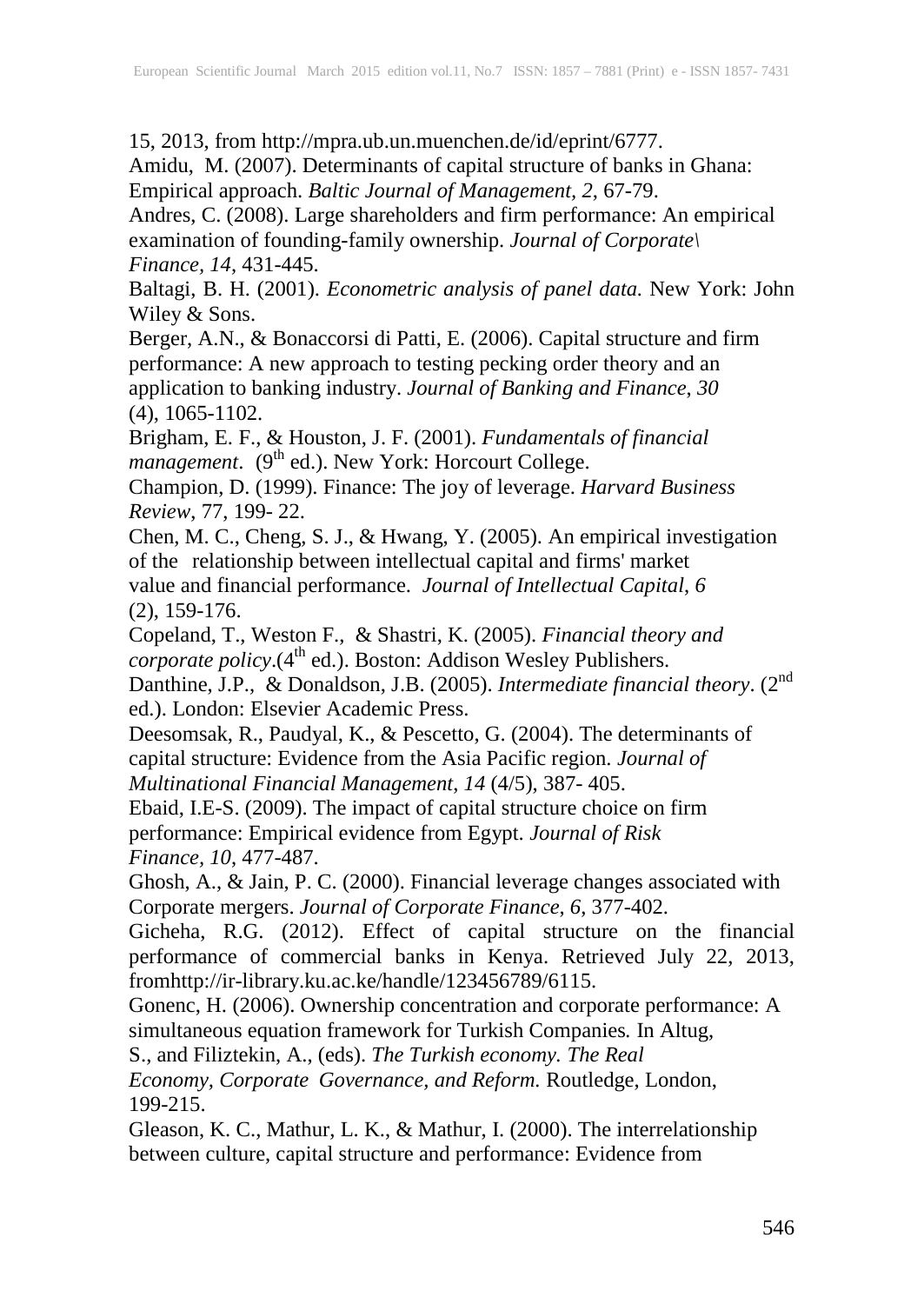European Retailers. *Journal of Business Research*, *50* (2), 185- 191. Gujarati, N.D. (2007). *Essentials of econometrics*. (3rd ed.). New York: McGraw-Hill.

.Gwatidzo, T. & Ojah, K. (2014). Firms' debt choice in Africa: Are institutional infrastructure and non-traditional determinants

important? *International Review of Financial Analysis, 31*, 152-166.

Hadlock, C. & James, C.C. (2002). Do banks provide financial slack? *Journal of Finance*, *57*, 1383 -1419.

Hammes, K. (2003). Firm performance, debt, bank loans and trade credit: An empirical study. *Working paper, Department of Economics, Gothenburg University, Gothenburg.*

Heracleous, L. (2001). What is the impact of corporate governance on organizational performance? C*orporate Governance: An International Review*, *165*–173.

Hung, C. Y., Albert, C.P.C., & Eddie, H.C. (2002). Capital structure and profitability of the property and construction sectors in Hong Kong. *Journal of Property Investments and Finance, 20,* 434-453.

Hutchinson, R.W. (1995). The capital structure and investment decisions of small owner- managed firms: Some exploratory issues. *Small Business Economics, 7*, 231-239.

Im, K.S., Pesaran, M.H., & Chin, Y. (2003). Testing for unit roots in heterogeneous panels. *Journal of Econometrics, 115,* 53-74.

Jensen, M., & Meckling, W. (1976). Theory of the firm: Managerial behavior, agency costs and capital structure. *Journal of Financial Economics, 3*, 305-60.

Khan, F.A., Raja, A., Khan, G., & Khan, M.A. (2012). Impact of intellectual capital on financial performance of banks in Pakistan. *International Journal of Business and Behavioral Sciences, 2* (6), 1123-1130.

Kyereboach-Coleman, A. (2007). The impact of capital structure on the perfomance of microfinance institutions. *Journal of Risk Finance, 8*, 56-71.

Laffont, J. J., & Tirole, J. (1993). *A theory of procurement and regulation*. Cambridge, MA:MIT Press.

Levin, A., Lin C.F., & Chu, C.J. (2002). Unit root test in panel data: asymptotic and finite- sample properties. *Journal of Econometrics, 108*, 1-24.

Maddala, G.S. (2001). *Introduction to Econometrics*. (2nd ed.). London: Macmillan.

Majumdar, S.K., & Chhibber, P. (1999).Capital structure and performance: Evidence from a transition economy on an aspect of corporate governance. *Public Choice*, *98*, 287- 305.

Mandaci, P. E., & Gumus, G. K. (2010). Ownership concentration,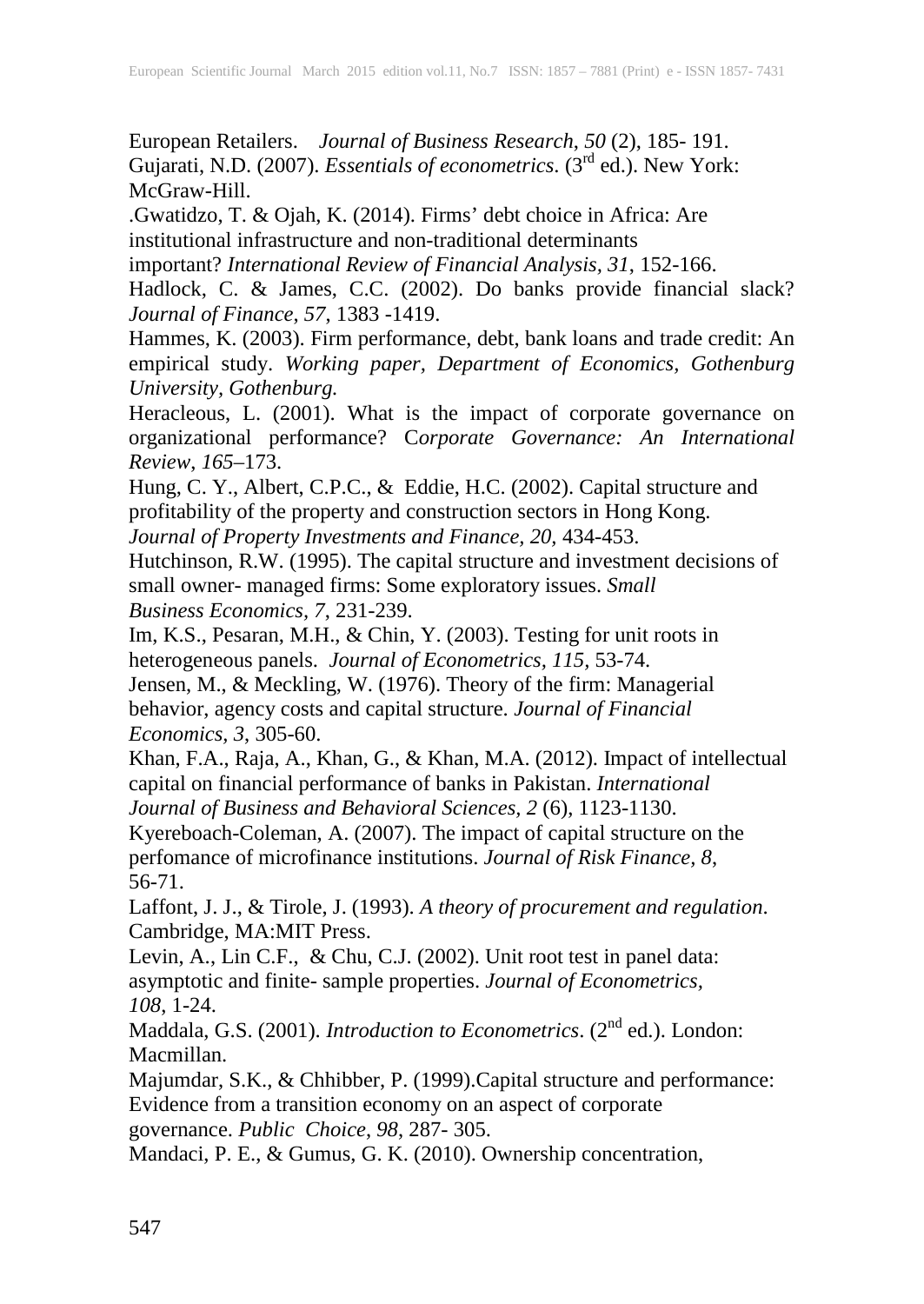managerial ownership and firm performance: Evidence from Turkey. *South East European Journal of Economics and Business*, *5*(1), 57-66. Maniagi, G., Mwalati, S., Ondiek, B., Musiega, D., & Ruto, B. (2013).

Capital structure and performance : Evidence from listed non-

financial firms on Nairobi Securities Exchange, Kenya.

*International Journal for Management Sciences and Technology (IJMST)*, 2  $(2)$ ,  $2-16$ .

Mesquita, J., & Lara, J. (2002). Capital structure and profitability: The Brazilian case. Retrieved July 22, 2013, from

[www.sba.muohio.edu/abas/2003/vancouver/english\[final\]](http://www.sba.muohio.edu/abas/2003/vancouver/english%5bfinal).

Miller, D., Le, B.M., Lester, I.H., & Cannella, A.A. (2007). Are family firms Really superior performers? *Journal of Corporate Finance, 13*(5), 829–858.

Modigliani, F., & Miller, M.H. (1958). The cost of capital, corporate finance and the theory of investments. *American Economic Review, 48*, 261-97.

Modigliani, F., & Miller, M.H. (1963). Corporate income taxes and the cost of capital: A correction. *American Economic Review, 53*, 433-43.

Morck, R., Shleifer, A., & Vishny, R. W. (1988). Management ownership and market valuation: an empirical analysis. *Journal of FinancialEconomics,*  20, 293-315.

Murillo, C. (2007). Asset tangibility and firm performance under external financing: Evidence from product markets. Retrieved March 20,

2014, from http://DOI:10.2139/ssrn.971170.

Myers, S.C., & Majluf, N.S. (1984). Corporate financing and investment decisions when firms have information that investors do not have. *Journal of Financial Economics, 13,* 187-221.

NSE (2007-2012). *Annual reports and financial statements for the Years 2007-2012.* Nairobi: Nairobi Securities Exchange.

Omran, M. M., & Pointon, J. (2009). Capital structure and firm characeristics: An empirical analysis from Egypt. *Review of Accounting and Finance*, 8 (4), 454-474.

Onaolapo, A. A. & Kajola, S. O. (2010). Capital structure and firm

performance: Evidence from Nigeria. *European Journal of Economics, Finance and Administrative Sciences*, *25*, 70-82.

Odongo, K., Mokoteli, T.M., & Maina, L. (2014). Capital structure,

profitability and firm value: Panel evidence of listed firms in Kenya. *MPRA*, 57116. Retrieved 13<sup>th</sup> March, 2105 from http://mpra.ub.uni-*57116*. Retrieved 13<sup>th</sup> March, 2105 from http://mpra.ub.unimuenchen.de/57116/.

Ongore V. O. (2011). The relationship between ownership structure and firm performance: An empirical analysis of listed companies in Kenya.

*African Journal of Business Management*, *5* (6), 2120-2128.

Pandey M. I. (2006). *Financial management*. (9<sup>th</sup> ed.). New Delhi: Vikas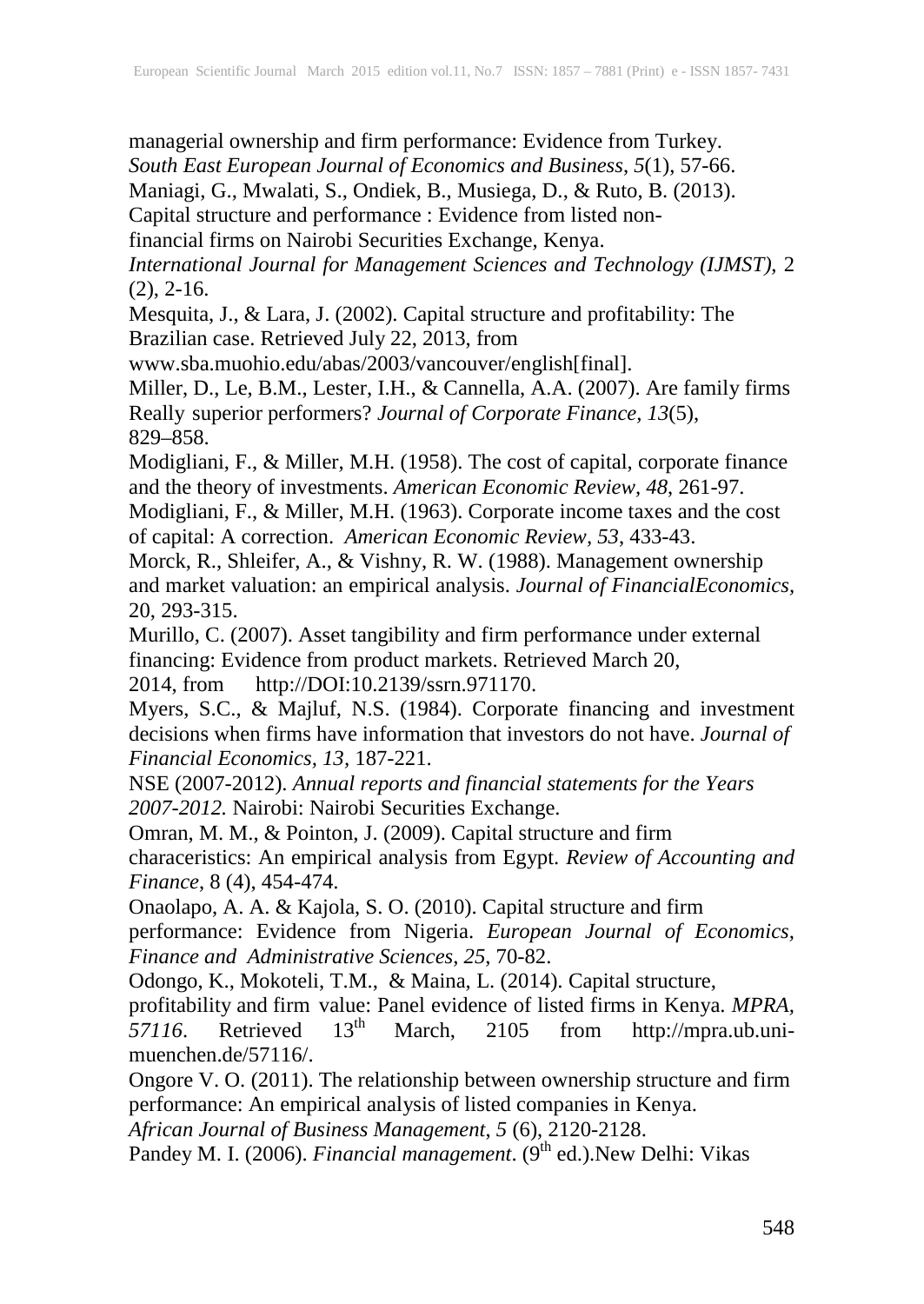Publishing House Ltd.

Roden, O., & Lewellen, W. (1995). Corporate capital structure decisions: Evidence from leveraged buyouts. *Financial Management, 24*, 76-87.

Ross, S.A., Westerfield, R.W., & Jaffe, J.F. (2002). *Corporate finance*. Boston: McGraw- Hill/Irwin.

San, O.T., & Heng, T.B. (2011). Capital structure and corporate performance of Maaysian construction sector. *International Journal of Humanities and Social Science*, *1*(2), 28-36.

Shah, A., & Khan, S. (2007). Determinants of capital structure: Evidence from Pakistan panel data. *International Review of Business Research Papers*, *3*(4), 265-282.

Shen, G., & Rin, M. (2012). How does capital structure affect firm performance? Recent Evidence From Europe Countries. Retrieved March 12, 2013, from

<http://edubb.uvt.nl/webapps/blackboard/execute/viewcatalo?type=course>  $&id=21.$ 

Shim, J.K., & Siegel, J.G. (1995). *Dictionary of Economics*. USA: John Wiley & Sons.

Simerly, R., & Li, M. (2000). Environmental dynamism, financial leverage And performance : A theoretical integration and empirical test.

*Strategic Management Journal, 21*, 31-49.

Taub, A. (1975). Determinants of firm's capital structure. *Review of Economics and Statistics, 57*, 410-416.

Uadiale, O. M. (2010). The impact of board structure on corporate financial performance in Nigeria. *International Journal of Business and Management, 5,* 155-161.

Upneja, A., & Dalbor, M. C. (2001). An examination of capital structure in the restaurant industry. *International Journal of Contemporary Hospitality Management*, 13 (2), 54-59.

Vitor, D.A., & Badu, J. (2012). Capital structure and performance of listed banks in Ghana. *Global Journal of Human Social Science*, *12* (5), 56- 62. Wanjeri, P.M. (2012). The effect of capital structure on performance of nonfinancial companies listed in Nairobi Securities Exchange. Retrieved May 21, 2013, from [www.ksms.or.ke/index.php?option=com\\_content](http://www.ksms.or.ke/index.php?option=com_content) &view.

Wellalage, N. H., & Locke, S. (2012). Ownership structure and firm financial performance: Evidence from panel data in Sri Lanka.

*Journal of Business Systems, Governance and Ethics*, *7(*1), 52-65.

Wiwattanakantang, Y. (2001). Controlling shareholders and corporate value:

Evidence from Thailand. *Pacific-Based Finance Journal, 9*, 323–362.

Retrieved September 2, 2013, from [http://dx.doi.org/10.1016/S0927-](http://dx.doi.org/10.1016/S0927-%09538X(01)00022-1) [538X\(01\)00022-1.](http://dx.doi.org/10.1016/S0927-%09538X(01)00022-1)